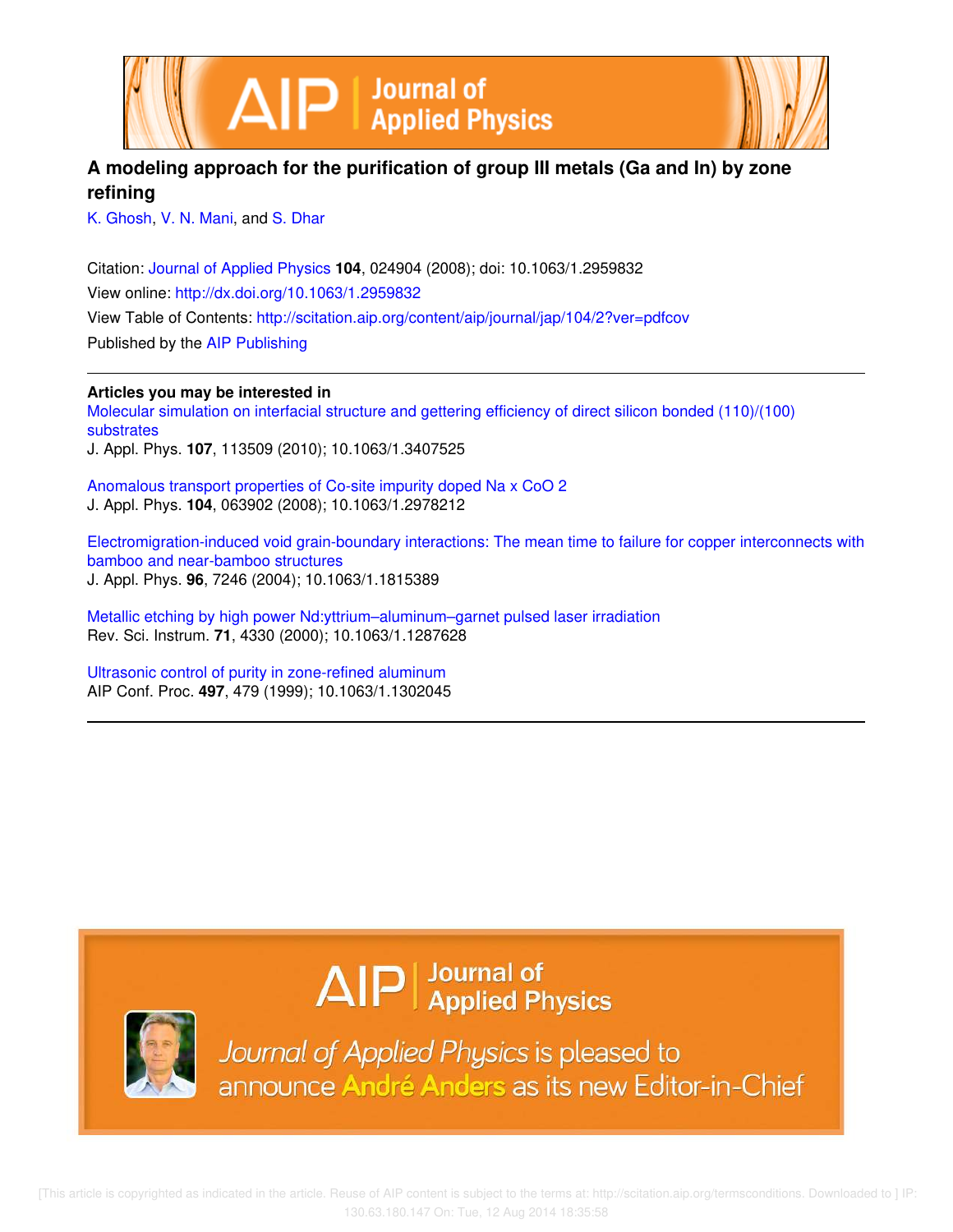## **A modeling approach for the purification of group III metals** "**Ga and In**… **by zone refining**

K. Ghosh, $^{1,a)}$  V. N. Mani,<sup>2</sup> and S. Dhar<sup>1</sup>

<sup>1</sup>*Department of Electronic Science, University of Calcutta, 92 A. P. C. Road, Kolkata 700009, India* <sup>2</sup>*Ultra-pure Materials Division, Centre for Materials for Electronics Technology (C-MET), IDA Phase-III, Cherlapally, HCL (Post), Hyderabad 500051, India*

Received 14 January 2008; accepted 2 June 2008; published online 29 July 2008-

An "experimental friendly" model for zone refining process is proposed which predicts effective zone length in each refining passes that would lead to maximal solute removal, thereby leading to ultrapurification of the material for use in high-end electronic applications. The effectiveness of the model is experimentally tested and validated by purifying gallium from 4N (99.99%) to 6N5 (99.99995%) purity level at 30% yield and  $~6$  N at 70% yield with respect to targeted metallic impurities such as, Zn, Cu, Al, Ca, Bi, Si, Pb, Ni, Mn, and Fe, as analyzed by inductively coupled plasma optical emission spectrometry, graphite furnace atomic absorption spectrometry, and high resolution inductively coupled plasma mass spectrometry techniques. The distribution coefficient  $(k)$  of all the targeted impurities, detected in the purified gallium, was found to be less than 1. By comparing the experimentally obtained axial concentration profiles with the theoretical calculations, the *k* values of some detected impurities, such as Ca and Al, are determined to be  $\sim$ 0.8, Pb and Bi to be 0.7, Cu to be 0.65, and Fe to be 0.68, which prove the efficiency of the proposed model in reducing the concentration of these vulnerable impurities significantly. Following the model and as evidenced from the theoretical predictions, degradation of material purification containing a mixture of impurities having *k* less than as well as greater than 1 was elucidated experimentally by zone refining of 4N6 indium. Only a 40% yield of 5N6 indium was obtained, thereby highlighting the intricacies and problem areas in ultrapurification of these types of material. © *2008 American Institute of Physics*. [DOI: 10.1063/1.2959832]

#### **I. INTRODUCTION**

Production of III–V electronic materials require ultrahigh pure starting materials with purity exceeding 6N (99.9999%) levels, wherein the total concentration of impurities is less than 1 ppm. For example, ultrahigh pure gallium is used as the starting material for growing high quality GaAs single crystals, which have applications in electronic and optical devices, such as high speed integrated circuits (ICs), optoelectronic ICs, and efficient light detectors and emitters. Similarly, ultrahigh pure indium is also used to grow InP single crystals that are used as substrates for the fabrication of InP based photodiodes and lasers used in optical communications. Impurity density in these starting materials can be reduced to significantly low levels by establishing a molten zone in the material ingot, which is moved from one end to the other, one or more times at a controlled rate and temperature. This process is known as zone refining, which is extensively used for material purification, as described by Pfann.<sup>1</sup> In multipass zone refining, a series of closely spaced heaters forming a number of molten zones traverses the charge in a single operation. In this technique, time can be saved as succeeding crystallization begin before the completion of the first one. A number of research works were carried out based on ultrapurification of materials by zone refining. $2^{-9}$  Figure 1 shows the zone refining and normal freezing operation principles. Normal freezing is the elemental step in the method of purification by repeated fractional crystallization. In this process, the whole material ingot is first melted, which is then slowly frozen from one end.

Material purification by zone refining also depends on the type and concentration of the impurities that are present in the starting material. The efficiency of zone refining in segregating the impurities depend on the distribution coefficient *k*, which is defined as



FIG. 1. Schematic sketch of zone melting operation for (a) single pass zone refining, (b) multipass zone refining, and (c) normal freezing.

### a)Electronic mail: kaustab\_ghosh2002@yahoo.co.in.

#### 104, 024904-1 <sup>©</sup> 2008 American Institute of Physics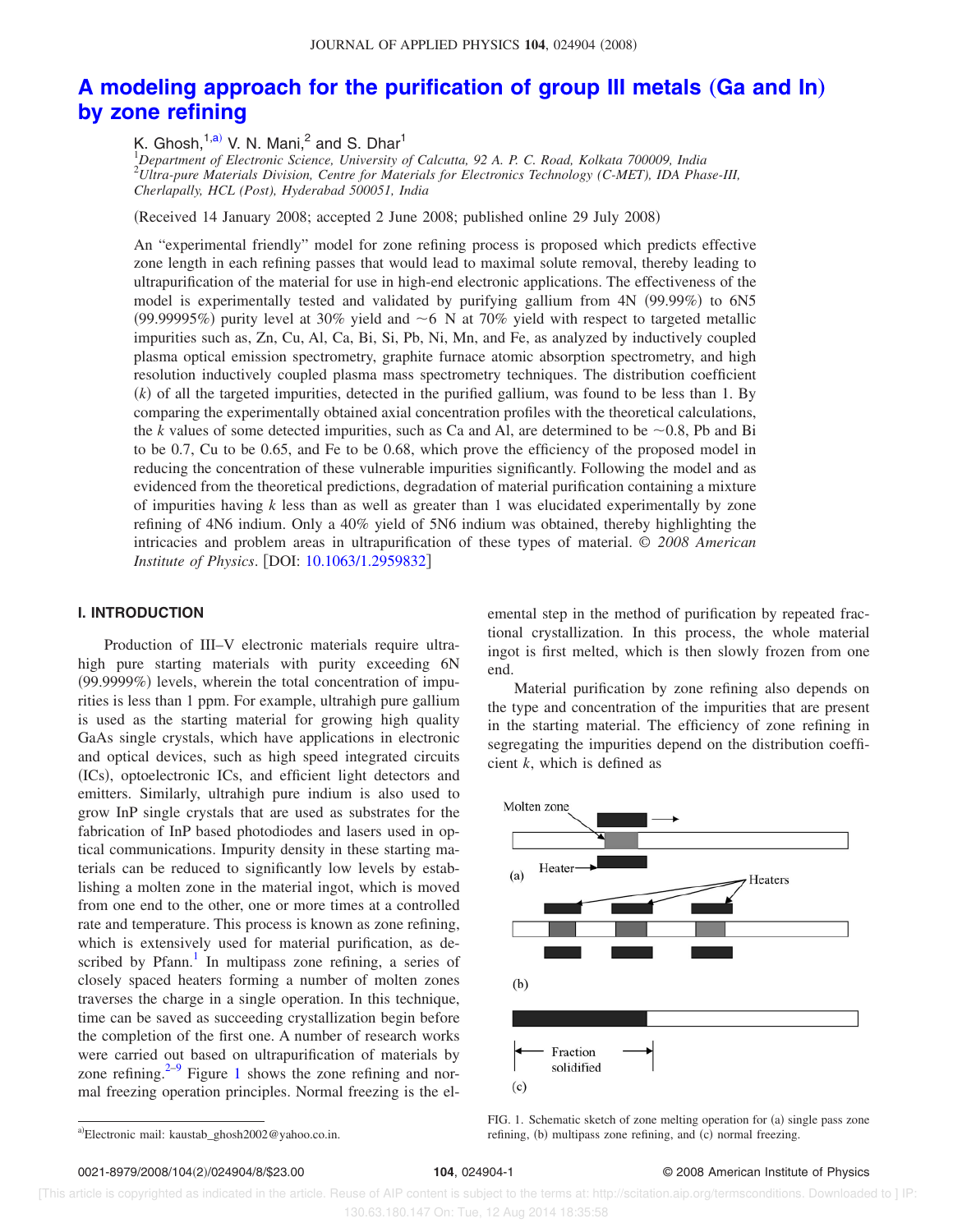$$
k = C/C_L,\tag{1}
$$

where *C* is the solute concentration in the freezing solid at solid-liquid interface and  $C_L$  is the solute concentration in the main body of the liquid zone. For  $k < 1$ , the solute or the impurity is rejected by the solidifying interface into the molten zone, whose concentration is thus reduced at the head end and an enriched layer builds up ahead of the interface at the tail end. A similar argument applies for  $k > 1$  except that a depleted rather than an enriched layer builds up. Impurities having *k* values close to 1 are difficult to segregate.

Another important parameter contributing to the efficiency of purification is zone length, which has been studied in detail by many researchers.10–17 Davies *et al.*<sup>10</sup> found in their studies that the ratios of optimum zone length to ingot length for the first and second passes are 1 and 0.3, respectively. Ho *et al.*<sup>11,12</sup> found out optimal zone lengths for maximum separation up to ten passes and optimal variation of zone lengths in multipass zone refining processes. Spim *et al.*<sup>13</sup> developed a numerical model that is capable of predicting solute redistribution at any stage of a multipass zone refining process and also suggested that effective refining operation is possible by restricting the molten zone length to 0.2*L* for initial three zone passes, followed by 0.1*L* up to six passes and 0.05*L* for passes greater than six, where *L* is the length of the ingot.

Experimental process modeling provides valuable information and insights into the control and optimization of the parameters. The feedback and the results obtained from the study help in affecting necessary and required modifications. In zone refining, the results of the study enable one to select optimal number of passes, zone length, temperature gradient, sample, and crucible dimensions so as to improve the purification efficiency and to increase the purity level. However, in spite of extensive theoretical and experimental research activities, such a detailed modeling treatment specifically suited to the purification system and experimental refining conditions meant for ultrapurifying the group III metals is seldom available in literature. In the light of the above situation, a process modeling approach for zone refining of group III metals has been proposed. The model is based on the effective zone length that maximally reduces the impurity concentration at each refining pass. A numerical model has been used to map the impurity distribution along the refined ingot and to elucidate their segregation behavior based on their distribution coefficient. To investigate the efficiency of the proposed model, experimental purification work was carried out using 4N pure gallium and 4N6 pure indium as the starting material, following and maintaining the effective zone length for each pass, as described by the model. After 50 refining cycles, axial impurity profiles were analyzed and compared with the theoretical results to validate the predictions and to elucidate the impurity distribution characteristics and purity level of the refined materials.

#### **A. Numerical and process modeling of zone refining operation**

The following assumptions were made in deriving the equations of solute (impurity) distribution for single and repeated unidirectional zone passes.

- (1) The distribution coefficient  $k$  is constant throughout.
- (2) Zone length and travel rate are constant in each pass.
- (3) Uniform composition in the liquid.
- (4) Negligible solid-liquid density differences.
- (5) Negligible diffusion in the solid.

In the model, the material ingot is divided into 100 equally spaced segments of width *dx* and we assumed a uniform initial solute concentration  $C_0$  for all segments. The equation for the solute distribution along the ingot after a single refining pass, as proposed by Pfann, $<sup>1</sup>$  is given by</sup>

$$
C(1,X)/C_0 = 1 - (1 - k)\exp(-kX/Z),
$$
\n(2)

where  $X = x/L$  is the normalized distance from the starting end of the ingot, *x* is the distance from starting end of the ingot,  $Z = l/L$  is the normalized molten zone length, and *l* is the length of the molten zone.

Equation  $(2)$  is valid for all parts of the ingot except for the last zone, i.e, at *x*=*L*−*l*, where normal freezing occurs. The solute distribution in this last portion of the sample is given by Scheil,  $18$ 

$$
C(1, X)/C_0 = \{1 - (1 - k)\exp[-k(1 - Z)/Z]\}
$$

$$
\times \{1 - [X - (1 - Z)]/Z\}^{k-1}.
$$
 (3)

However, according to Ho *et al.*,<sup>11</sup> maximum solute removal for the first pass is achieved when the zone length is equal to the ingot length, i.e, normal freezing, which is the same as the result obtained by Davies, $10$  and the concentration distribution is given by

$$
C(1,X)/C_0 = k(1-X)^{k-1}.
$$
 (4)

However, single pass operation is not sufficient to obtain higher ultrapurification of material. In order to obtain the material in its ultrahigh pure form, the material ingot should be subjected to repeated and optimal number of unidirectional passes depending on the type, nature of targeted impurities, and other experimental conditions. The model of Spim *et al.*<sup>13</sup> was used to encompass the impurity distribution for repeated number of passes along three different regions of the ingot.

$$
(i) \qquad \text{At}
$$

$$
X = 0, \quad C(n,0) = k(dx/Z) \left[ \sum_{i=0}^{M-1} C(n-1,idx) \right],
$$
 (5)

where *M* is the number of individual elements of length *dx* inside the volume of the normalized molten zone length *Z* and *n* is the number of zone passes.  $(ii)$ At

$$
0 < X \le 1 - Z, \quad C(n, X) = C(n, X - dx) + (kdx/Z)
$$
\n
$$
\times [C(n - 1, X + Z - dx) - C(n, X - dx).]
$$

 $(6)$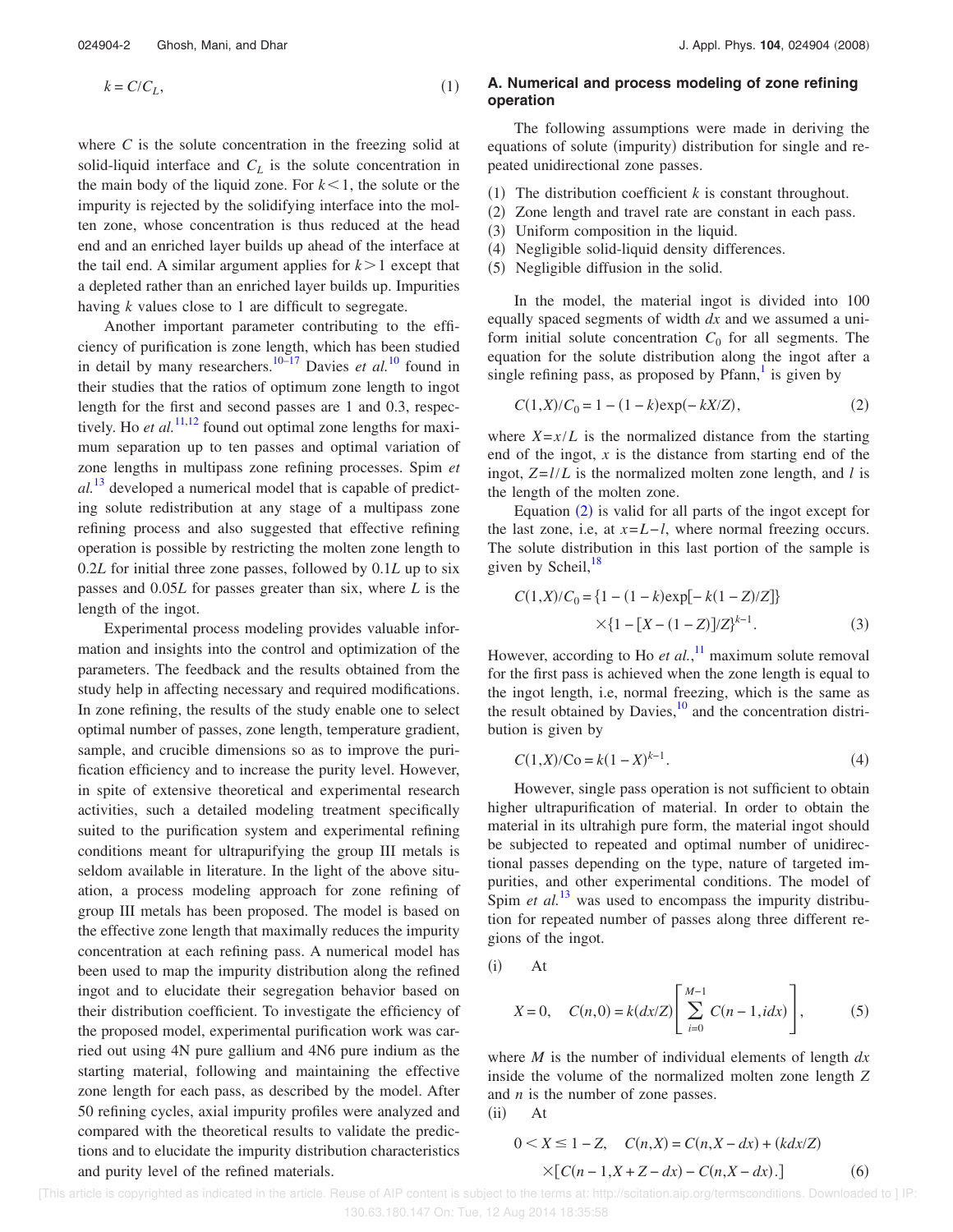

FIG. 2. Effect of the zone length on solute removal after (a) single refining pass, (b) second pass, (c) 30 passes, and (d) 50 passes, with the previous passes operated by effective the zone length that led to maximum solute removal.

(iii) At  
\n
$$
1 - Z < X < 1, \quad C(n, X)
$$
\n
$$
= k(1 - X)^{k-1}(Z^{-k}) \left[ 1 - dx \sum_{X=0}^{1-Z} C(n, X) \right]. \tag{7}
$$

In this region, the zone length is no longer constant and the impurity is not taken in.

The solute or impurity removal  $W<sub>n</sub>$  for each refining pass is given by

$$
W_n = \sum_{X=0}^{0.5} [1 - C(n \cdot X)] \quad \text{for} \quad k < 1,\tag{8}
$$

$$
W_n = \sum_{X=0}^{0.5} [C(n, X) - 1] \quad \text{for} \quad k > 1.
$$
 (9)

The higher the value of the solute removal in a particular refining pass, the higher the purification efficiency of the material subjected to the refining process. The reported *k* values of most of the impurities in group II and III metals are less than1 and very few of them have  $k > 1$ .<sup>19</sup> Hence, the zone refining process model describing suitable zone length for each refining pass for maximum solute removal and yield was based on the consideration that all the impurities in the material have  $k < 1$  up to 0.9. After selecting the suitable and effective zone length for each pass that leads to maximum solute removal, the numerical model was used to consider the effect of the impurities having  $k > 1$  on the purification efficiency, which is discussed elsewhere in this paper.

The numerical results explaining the effect of normalized zone length  $(Z)$  on solute removal  $(W_n)$  having different solute distribution coefficients from 0.1 to 0.9 for different passes is shown in Fig. 2. Figure  $2(a)$  shows the same after single pass of the molten zone. It is seen that the solute removal increases with an increase in the length of the molten zone. Maximum solute removal can be obtained under normal freezing operation, i.e., when, *Z*= 1, which is in agreement with the findings of Davies.<sup>10</sup> For the second pass, maximum solute removal can be obtained by reducing *Z* to 0.35 with the first pass operated under normal freezing conditions, as shown in Fig.  $2(b)$ . In this manner, the effective values of *Z* for each pass and up to 20 passes were computed and tabulated in Table I, where the previous passes were operated under the effective value of *Z* that led to maximum removal of the impurities (solutes). To clearly distinguish the effect of normalized molten zone length on solute removal, the enlarged portions of Figs.  $2(a)$  and  $2(b)$  for  $k=0.5, 0.1$ , and 0.9 are shown in Fig. 3.

It is observed from Table I that a decrease in molten zone length with an increase in the number of zone passes

TABLE I. Effective zone length for each pass for maximum solute removalproposed zone refining process model.

| No. of Passes $1 \t 2 \t 3$         |                        | 4 | $5 - 8$ 9-19 | 20 and<br>greater passes |
|-------------------------------------|------------------------|---|--------------|--------------------------|
| Normalized<br>Molten zone<br>Length | $1$ 0.35 0.25 0.2 0.15 |   | 0.1          | 0.05                     |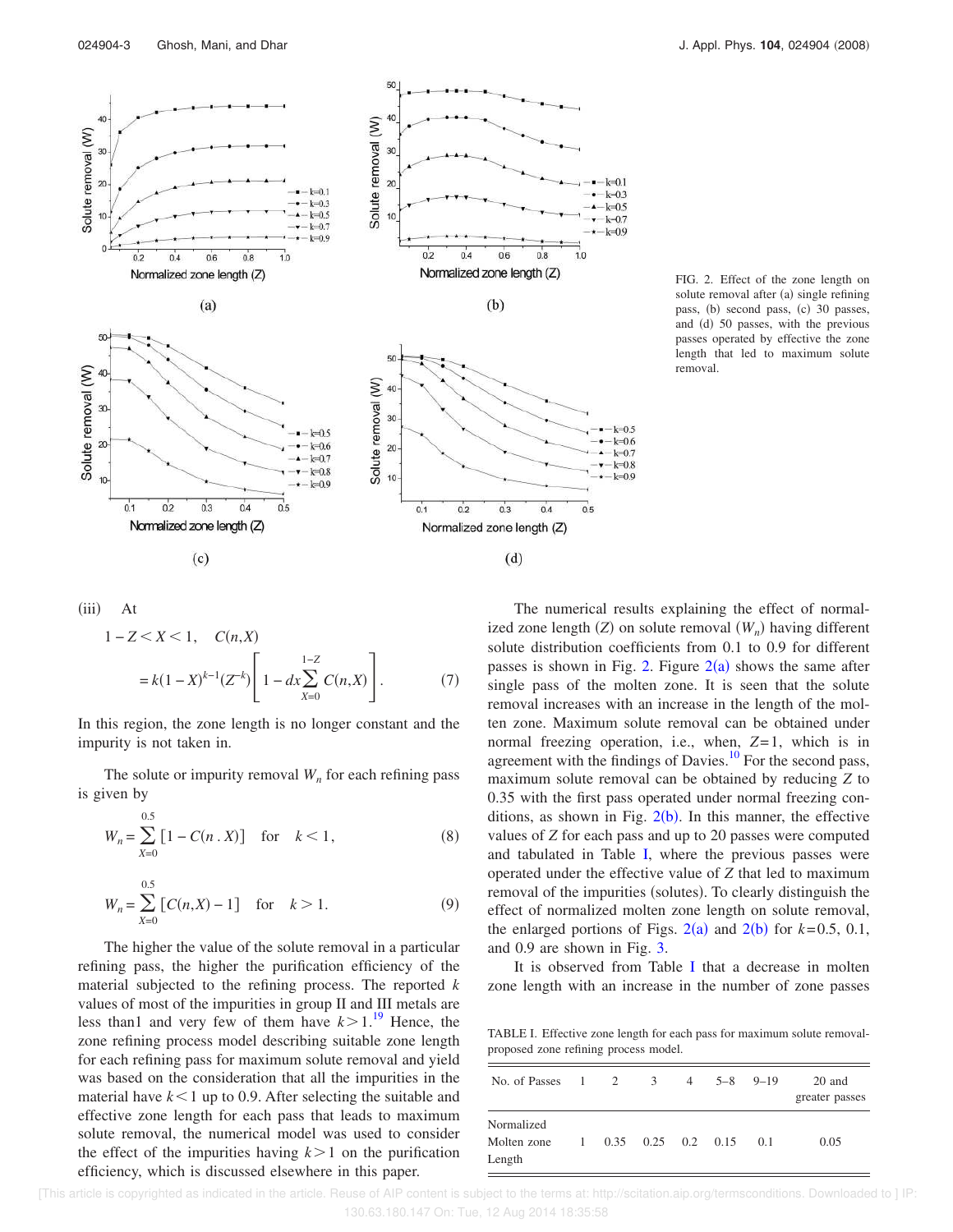

FIG. 3. Enlarged portion for  $k=0.5$ , 0.1, and 0.9 (respectively from top to bottom) of Figs.  $2(a)$  and  $2(b)$  to clearly distinguish the effect of normalized molten zone length upon solute removal.

favors maximal reduction in the solute concentration. In the 20th pass, *Z* reduced to 0.05. The model has been developed in order to suit the available system and the experimental refining conditions; further reduction in *Z* was not done since it becomes difficult to maintain narrow zone length experimentally in view of instrumentation complexities. Hence, for higher number of passes  $\geq 20$ , *Z* is to be maintained at 0.05. Figures  $2(c)$  and  $2(d)$  show the effects of different normalized zone lengths  $(Z)$  on the solute removal  $(W_n)$  after 30 and 50 passes. From Fig.  $2(c)$ , it is seen that  $W<sub>n</sub>$  increases with a decrease in the value of *Z* up to 0.1, after which there is a slight increase in  $W_n$  at 0.05. Similar trend is exhibited in Fig.  $2(d)$  except that there is significant increase in  $W_n$  at Z  $= 0.05$  as compared to that at 0.1. This theoretical observation also suggests that with the increase in the number of passes, shorter zone length enhances impurity solute removal and thus aids in improving the purity of the material.

The zone refining process model, as presented in Table I, describes an effective material purification approach by decreasing the zone length with an increase in the number of passes. For the first pass, maximum solute removal is affected with  $Z=1$  or normal freezing operation. Similarly,  $W_n$ becomes maximum at  $Z=0.35$  in the second pass and likewise the value of *Z* decreases for higher number of passes. However, it is important to compare the effects of the distri-



FIG. 4. Concentration profile of impurity having (a)  $k=0.4$  after 30 passes, (b)  $k = 0.8$  after 50 passes with different refining approaches. Symbols used: a, continuous normal freezing for all passes; b, 1st pass-normal freezing, *Z* = 0.35 for 2<sup>nd</sup> pass and maintained for  $n > 2$ ; c, same as b up to 2<sup>nd</sup> pass and then  $Z=0.25$  for  $3<sup>rd</sup>$  pass and maintained for  $n>3$ ; d, same as c up to  $3<sup>rd</sup>$ pass and then  $Z=0.20$  for 4<sup>th</sup> pass and maintained for  $n>4$ ; e, same as d up to 4<sup>th</sup> pass and then  $Z=0.15$  for 5<sup>th</sup> pass and maintained for  $n > 5$ ; f, same as e up to 8<sup>th</sup> pass and then  $Z=0.10$  for 9<sup>th</sup> pass and maintained for  $n>9$ ; g, same as f up to  $19<sup>th</sup>$  pass and then  $Z=0.05$  for the  $20<sup>th</sup>$  pass and maintained for  $n > 20$ ; and (-) proposed zone refining process model.

bution of impurities along the ingot if the zone length is not decreased, as shown in Table I; i.e., if *Z*= 1 or normal freezing operation is maintained for all 50 passes or if *Z*= 1 for the first pass and  $Z=0.35$  for the 2<sup>nd</sup> pass and maintained for *n* -2 up to 50 passes and likewise continuing in this manner until the proposed process model is approached. Figure 4 shows the comparison of all these approaches and it is seen that best possible reduction in the impurity concentration can be obtained by the method as regulated by the proposed model. The predicted solute concentration profile along the ingot following this model is compared with the technique of Spim *et al.*<sup>13</sup> in Figs.  $5(a)$  and  $5(b)$ , where the proposed model indicates a slight improvement in reducing the solute concentration in the purest region of the ingot.

Ho *et al.*<sup>11</sup> presented an the approach to evaluate the optimal zone length for maximum solute removal *W<sup>n</sup>* for each subsequent refining passes. However, their approach is purely based on theoretical predictions and the optimal zone length for each pass varies with the values of the distribution coefficient *k*. The materials to be purified by zone refining contain of a variety of impurities having different *k* values. The optimal zone length for maximum reduction in the concentration of all these impurities, calculated using the method of Ho *et al.*,<sup>11</sup> cannot be applicable and used for this purpose since it varies with the value of *k*. The modeling approach proposed in this paper was developed for experi-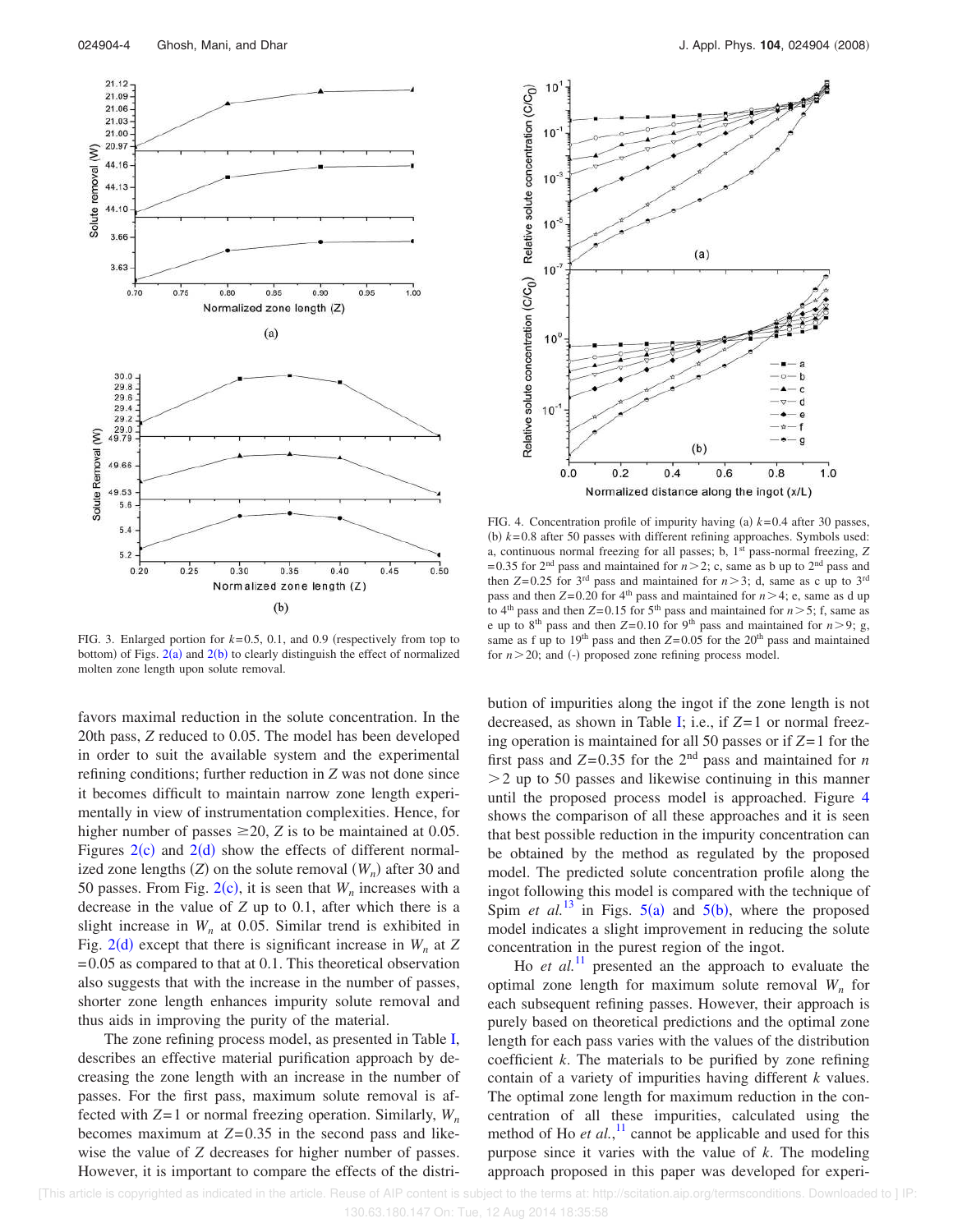

FIG. 5. Comparison of the proposed model with the model of Spim *et al.* (Ref. 13) for (a)  $k=0.4$  after 10 passes (b)  $k=0.8$  after 20 passes.

mental validation and application and can be used for maximally reducing the concentration of all the impurities having  $k \le 0.9$ .

#### **II. EXPERIMENTAL PROCEDURE**

Gallium of 4N and indium of 4N6 purity were purified using a laboratory scale vertical zone refiner (Instrolec 200),<sup>6</sup> which is specifically suitable for refining low melting point materials. The system consists of nine separate heaters and eight coolers along the length to produce nine narrow molten zones in the material to be refined. The coolers serve to confine the molten zones produced by the heaters and also help to obtain rapid and good crystallization from the melt. The material was loaded in a polymeric glass composite based tube of 14 mm diameter and 650 mm length and also sealed at both ends with air-tight corks under class 100 clean room environment. This sample tube was moved vertically upward passing through the heater/cooler assembly at a fixed rate of 5 mm/h. Thus, the sample was processed more quickly than moving it through a single heater down the entire length, although final refining effects the remaining same. As the molten zone traversed the entire length of the tube, a cam-wheel setup automatically moved back the tube to the initial position to start the next refining cycle.

To start the first pass by normal freezing operation, the material (gallium or indium) in the sample tube was entirely melted and placed in the refining system. All heaters were switched off and the coolers were switched on, and the coolant flow was regulated to freeze the molten material at the controlled rate. The optimized zone length for higher number

of zone passes was maintained and monitored by adjusting the temperature of the heaters controlled by a control switch having an accuracy of  $\pm 1$  °C. After completing 50 refining cycles, 5 g samples taken from the original starting raw material and the refined portions of the ingot were placed in a polypropylene vial. These were dissolved in 10 ml of 69%  $HNO<sub>3</sub>$  and were transferred to a volumetric flask to be diluted with 100 ml of high purity water. This solution was used for the subsequent inductively coupled plasma optical emission spectrometry (ICP-OES), graphite furnace atomic absorption spectrometry (GFAAS), and high resolution inductively coupled plasma mass spectrometry (HR-ICPMS) analyses.

#### **III. RESULTS AND DISCUSSIONS**

#### **A. Theoretical prediction of total impurity concentration distribution**

During purity evaluation of materials for use in electronic applications, the total concentration of impurities needs to be considered below the desired benchmark level. In zone-refined materials, the total concentration of impurities in the purified portion of the ingot should be below 1 ppm in order to be claimed as 6N pure. In the base matrix of the material, a variety of impurities are homogenously mixed having different *k* values. Higher purification efficiency can be achievable for materials containing impurities having *k* values either less than or greater than 1 since it can easily be purified due to reduction in the impurity concentration at one end with gradual accumulation at the other. For materials containing both types of impurities, i.e., some have  $k < 1$  and the rest have  $k > 1$ , the total concentration reduction in the impurities having  $k < 1$  at one end of the ingot is hampered by the accumulation of the impurities at the same end having  $k$  > 1. Thus, these types of materials are difficult to purify. Hence, for the following two types of materials, computations were carried out for theoretical understanding and predicting the impurity concentration distribution after 50 passes:

- (1) materials containing all impurities having  $k < 1$  and
- (2) materials containing some impurities having  $k < 1$  and the rest having  $k > 1$ .

For the material of the first type, the computed concentration profiles of different impurities having  $k < 1$  mixed with  $k = 0.5$  and  $k = 0.7$  impurity along the refined material ingot is depicted in Figs.  $6(a)$  and  $6(b)$ , respectively. Here, just as described, higher purification efficiency of the material is exhibited with reduced total impurity concentration at one end and accumulated concentration at the other. From Fig.  $6(a)$ , it is also seen that lower the value of *k* less than unity, the more is the impurity concentration reduction at the purest end except that the same reduction trend is observed for  $k=0.5$  mixed with  $k=0.1$  and with  $k=0.3$  impurity at this end. Figure  $6(b)$  shows similar kind of observation with the same impurity concentration reduction trend for  $k=0.7$ mixed with  $k = 0.1$ , 0.3 and 0.5 impurities. This shows that, after 50 passes, the impurities having lower distribution coefficients, i.e, *k*= 0.1, 0.3, and 0.5, reach a steady state or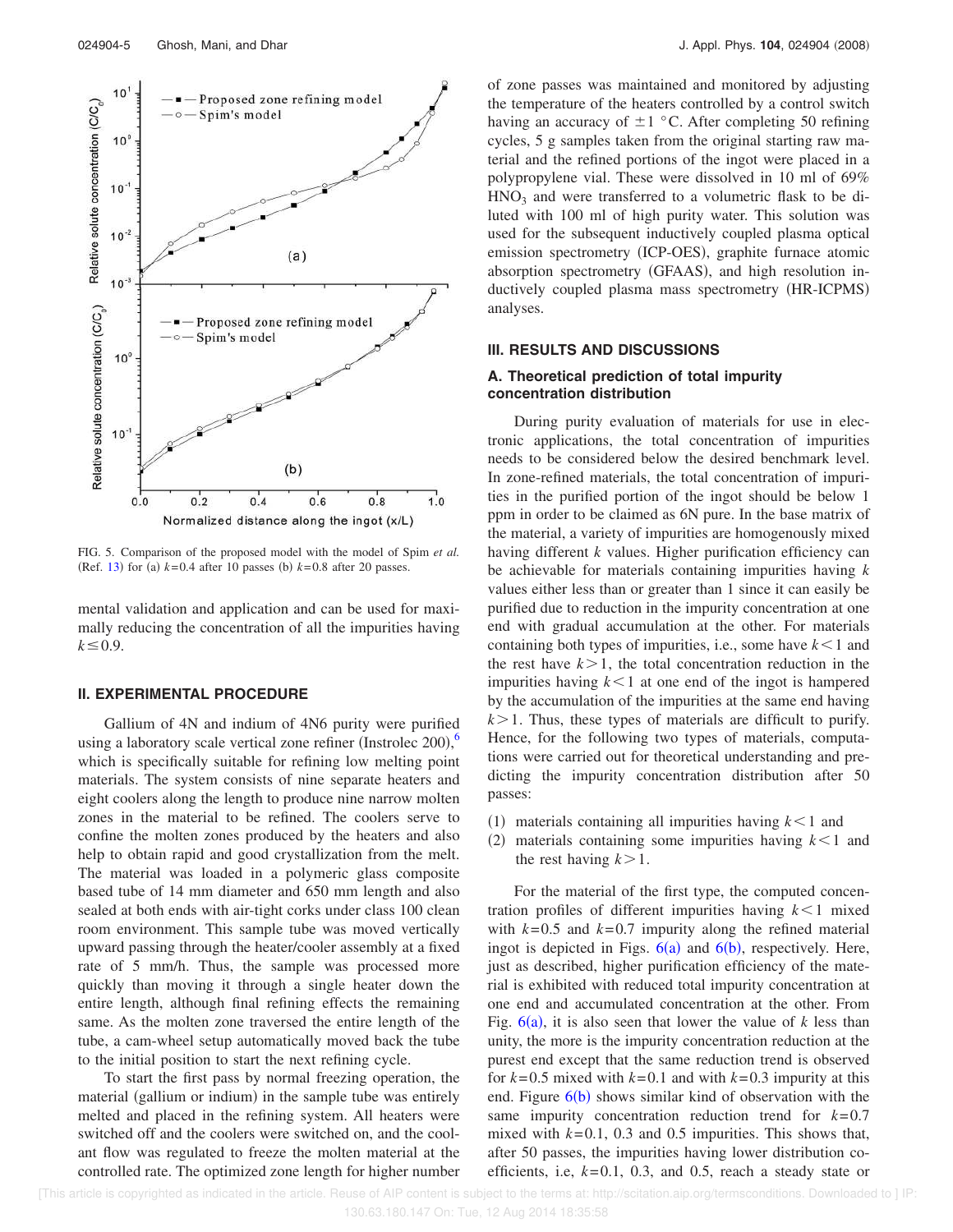

FIG. 6. Effect on impurity concentration profiles having  $k < 1$  along the ingot after 50 passes (a) on the impurity having  $k = 0.5$ , (b) on the impurity having  $k=0.7$ , and the same for  $k>1$ , (c) on the impurity having  $k=0.5$ , and (d) on the impurity having  $k = 0.7$ .

ultimate distribution representing maximum attainable separation, where the forward convective flux of the impurity due to freezing interface at all points in the ingot is opposed by an equal backward flux due to the molten interface.

For the second type of material, Figs.  $6(c)$  and  $6(d)$  depict the concentration profile of impurities having  $k > 1$ mixed with impurity having *k*= 0.5 and *k*= 0.7, respectively. Contrary to the observations in Figs.  $6(a)$  and  $6(b)$ , it is seen that for these materials, the purification efficiency and yield are lowered due to the accumulation of impurities at either ends of the ingot, making the total impurity concentration unaffected and a major reduction in the total concentration occurs at the intermediate region. It is also seen that higher the value of *k* above unity, the more is the reduction in total impurity concentration in the purest region. Figures  $6(a) - 6(d)$  also illustrate that impurities having distribution coefficients much greater or less than unity easily gets segregated and reduced in concentration in the purest portion compared to the segregation behavior of impurities having distribution coefficient close to unity. Thus, this reinforces the statement that vulnerable impurities are those having *k*  $\sim$  1 and cannot be segregated easily.

#### **B. Comparison and correlation: Theory with experimental analysis results**

It was found from our earlier experiments<sup>5-7</sup> and also from published reports<sup>2,19</sup> that the impurities in gallium have  $k$ I and indium consist of impurities having  $k$ I as well as  $k$   $>$  1. Hence, to validate the theoretical findings and to test the efficiency of the proposed refining model, 4N pure gallium and 4N6 pure indium were zone refined for the same number of passes. Higher number of passes was carried out to ensure that the impurities having  $k \sim 1$  ( $k = 0.8, 0.9$  or 1.1, 1.2, etc.) are also significantly reduced in concentration for ultrapurification of the material.

Table II shows the impurity analysis by ICP-OES, GFAAS, and HR-ICPMS of refined gallium samples, where sample 1 (at  $X=0.1$ ) was taken from the starting end of the ingot and sample 5 (at  $X=0.9$ ) was taken from the other end. Different analysis techniques (ICP-OES, GFAAS, and HR-

TABLE II. Concentration of impurities in raw and refined gallium samples analyzed by ICP-OES, GFAAS, and HR-ICPMS after 50 refining passes in ppm. ND-not detected. N.B.: limit of detection for Zn and Si by HR-ICPMS= 0.008 ppm; limit of detection of Mn by HR-ICPMS  $= 0.005$  ppm; and limit of detection for Ni by HR-ICPMS $= 0.002$  ppm.

| Elements | Raw<br>gallium | Sample 1 |       | Sample 2 Sample 3 Sample 4 |           | Sample 5 |
|----------|----------------|----------|-------|----------------------------|-----------|----------|
| Zn       | 57.0           | ND.      | ND    | ND                         | <b>ND</b> | 145.7    |
| Cu       | 12.0           | 0.05     | 0.13  | 0.18                       | 0.28      | 56.7     |
| Ph       | 21.0           | 0.24     | 0.32  | 0.72                       | 0.98      | 33.5     |
| Bi       | 1.65           | 0.031    | 0.045 | 0.1                        | 0.5       | 2.62     |
| Fe       | 2.1            | 0.03     | 0.045 | 0.06                       | 0.1       | 7.58     |
| Ni       | 0.1            | ND       | ND    | ND                         | 0.05      | 0.34     |
| Ca       | 0.5            | 0.02     | 0.1   | 0.2                        | 0.41      | 1.76     |
| Al       | 0.5            | 0.03     | 0.05  | 0.12                       | 0.38      | 1.78     |
| Mn       | 0.5            | ND       | ND    | ND.                        | 0.2       | 2.0      |
| Si       | 5.0            | ND       | ND    | ND                         | ND.       | 24.8     |
| Total    | 100.35         | 0.401    | 0.69  | 1.38                       | 2.9       | 276.78   |
| Conc.    |                |          |       |                            |           |          |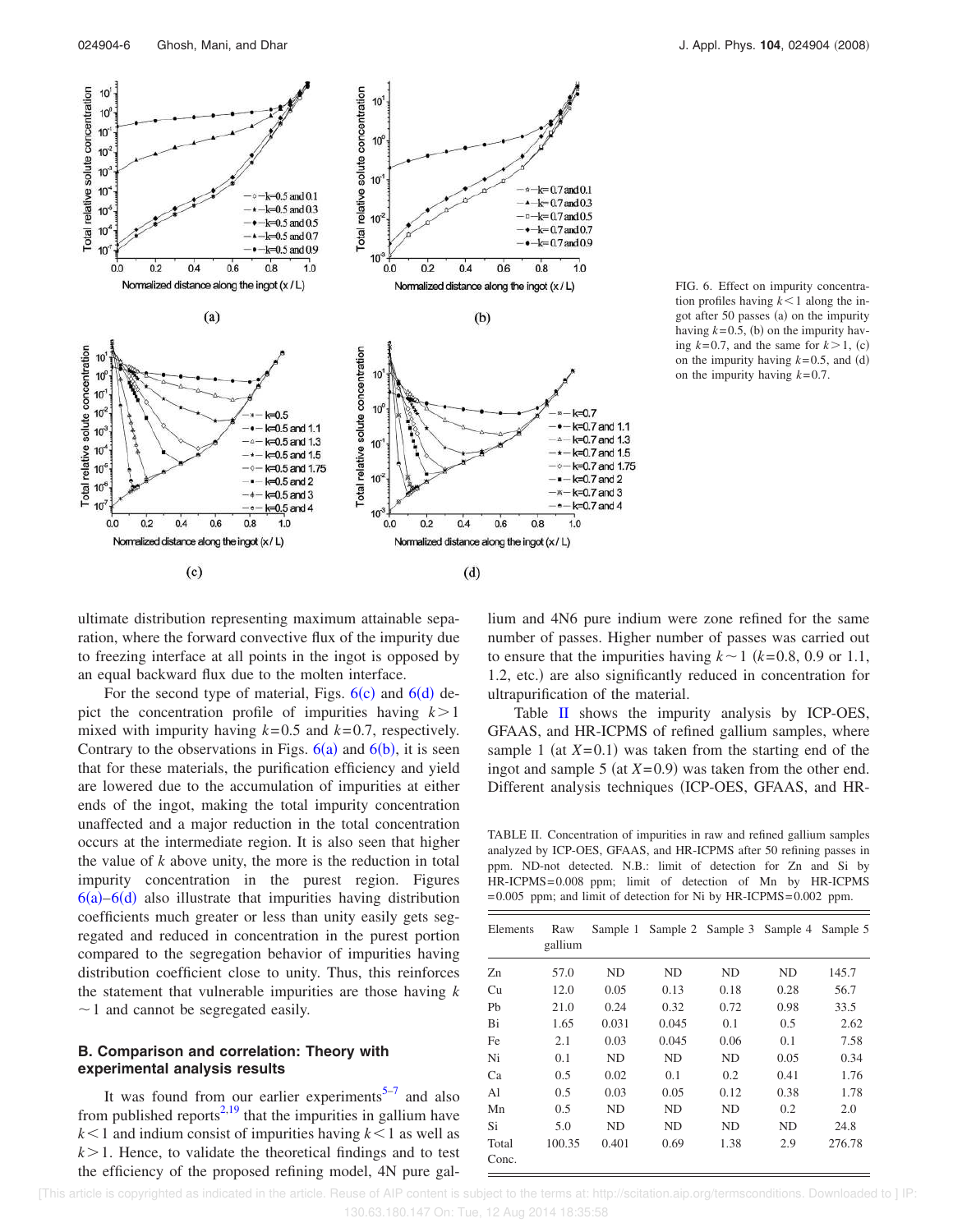

FIG. 7. Comparison of concentration distribution of  $(a)$  copper  $(b)$  iron  $(c)$ lead and bismuth, and (e) aluminum and calcium with the theoretical distribution after 50 passes.

ICPMS) were used to detect lower impurity concentration in which HR-ICPMS can detect to a minimum of 0.001 ppm. From Table II, it is seen that the major impurities in 4N pure starting raw gallium metal were Zn, Cu, Pb, Bi, Fe, Ni, Ca, Al, Mn, and Si, and the total concentration of these impurities maximally reduced in sample 1 and accumulated in sample 5 indicates that for all these impurities,  $k < 1$ . The concentration of Zn and Si is significantly reduced below the detection limit (0.008 ppm) in samples 1–4 from initial concentrations of 57 and 5 ppm, respectively, indicating that their distribution coefficient in Ga is much below unity. The initial concentration of Ni and Mn in 4N pure starting raw gallium was in traces, i.e., 0.1 and 0.5 ppm, which was reduced below the detection limit (0.005 ppm for Mn and 0.002 ppm for Ni) in samples 1–3. However, 0.05 ppm of Ni and 0.2 ppm of Mn were detected in sample 4. This suggests that the distribution coefficient of these impurities though less than unity has higher value than that of Zn and Si. Higher initial concentration of these impurities may have detrimental effect on material purification. The experimental segregation behavior of the rest of the detected impurities, such as Cu, Pb, Bi, Fe, Al and Ca, was compared with the calculated concentration profiles, as shown in Fig. 7. From the figure, it is seen that the concentration profile of Cu and

Fe is in close agreement with the computed segregation trend exhibited by impurity having *k* values of 0.65 and 0.68, respectively, Pb and Bi both follows the trend exhibited by *k*  $= 0.7$ , and Al and Ca both follows the trend of  $k = 0.8$ . Thus, the comparison shows that most of the detected impurities in gallium have high *k* values, i.e.,  $0.65 \le k \le 0.8$ . However, still with this effective refining technique, the total concentration of impurities is reduced from 100.35 ppm to 0.401 ppm in sample 1 and 0.69 ppm in sample 2. The total concentration in samples 3 and 4 also reduced to 1.38 and 2.9 ppm. Also, 30% of the purest portion of the ingot (mean total concentration of samples 1 and 2) was purified up to  $0.55$ ppm, i.e., (~6*N*5 or 99.999 95% pure) and 70% of the ingot (mean total concentration of samples  $1, 2, 3$ , and  $4)$  was purified up to 1.3 ppm, which is almost 6N pure. Thus, this high material purification and yield prove the efficiency of the refining model.

Table III shows the impurity analysis of refined indium samples by ICP-OES. Samples 1 and 3 are mean analysis results of a number of samples taken from 30% of the ingot at opposite ends, whereas sample 2 is the mean result taken from middle 40% of the ingot. From the table, it can be seen that most of the impurities, such as Zn, Cu, Ag, Sn, Fe, and Ge were accumulated in sample 3 and reduced in concentra-